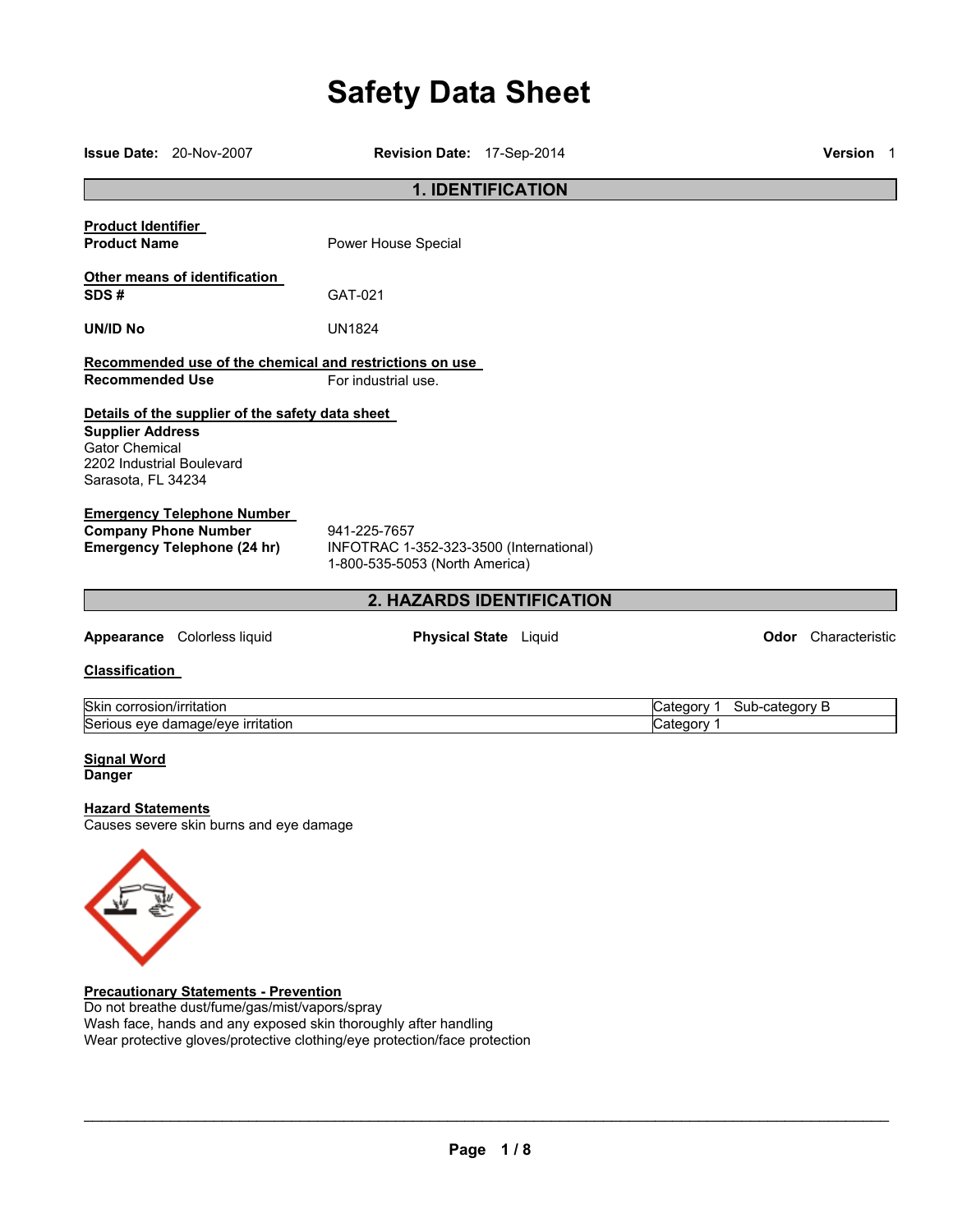#### **Precautionary Statements - Response**

IF IN EYES: Rinse cautiously with water for several minutes. Remove contact lenses, if present and easy to do. Continue rinsing Immediately call a poison center or doctor/physician

 $\mathcal{L}_\mathcal{L} = \{ \mathcal{L}_\mathcal{L} = \{ \mathcal{L}_\mathcal{L} = \{ \mathcal{L}_\mathcal{L} = \{ \mathcal{L}_\mathcal{L} = \{ \mathcal{L}_\mathcal{L} = \{ \mathcal{L}_\mathcal{L} = \{ \mathcal{L}_\mathcal{L} = \{ \mathcal{L}_\mathcal{L} = \{ \mathcal{L}_\mathcal{L} = \{ \mathcal{L}_\mathcal{L} = \{ \mathcal{L}_\mathcal{L} = \{ \mathcal{L}_\mathcal{L} = \{ \mathcal{L}_\mathcal{L} = \{ \mathcal{L}_\mathcal{$ 

IF ON SKIN: Wash with plenty of soap and water

Take off contaminated clothing and wash it before reuse

Get medical attention

IF INHALED: Remove victim to fresh air and keep at rest in a position comfortable for breathing

Immediately call a poison center or doctor/physician

IF SWALLOWED: rinse mouth. Do NOT induce vomiting

Immediately call a poison center or doctor/physician

# **Precautionary Statements - Storage**

Store locked up

# **Precautionary Statements - Disposal**

Dispose of contents/container to an approved waste disposal plant

# **3. COMPOSITION/INFORMATION ON INGREDIENTS**

| :hen<br>Name<br>11 I I   | ` No<br>÷<br>___     | $\mathbf{r}$<br><b>Wei</b><br>i av la i<br>70            |
|--------------------------|----------------------|----------------------------------------------------------|
| hydroxide<br>;odi⊔r<br>. | $\neg$<br>- בר<br>.- | . .<br>1 E<br>$\overline{ }$<br>᠇៶<br>U<br>$\sim$ $\sim$ |

\*\*If Chemical Name/CAS No is "proprietary" and/or Weight-% is listed as a range, the specific chemical identity and/or percentage of composition has been withheld as a trade secret.\*\*

# **4. FIRST-AID MEASURES**

#### **First Aid Measures**

| <b>Eye Contact</b>  | IF IN EYES: Rinse cautiously with water for several minutes. Remove contact lenses, if<br>present and easy to do. Continue rinsing. Immediately call a poison center or<br>doctor/physician.                       |
|---------------------|--------------------------------------------------------------------------------------------------------------------------------------------------------------------------------------------------------------------|
| <b>Skin Contact</b> | IF ON SKIN: Wash with plenty of soap and water. DO NOT attempt to neutralize with<br>chemical agents. Get medical attention.                                                                                       |
| Inhalation          | IF INHALED: Remove victim to fresh air and keep at rest in a position comfortable for<br>breathing. Wash mouth and nasal passages with water repeatedly. Immediately call a<br>poison center or doctor/physician.  |
| Ingestion           | IF SWALLOWED: rinse mouth. Do NOT induce vomiting. Drink plenty of water or milk<br>immediately. Give diluted vinegar or lemon juice to conscious person. Immediately call a<br>poison center or doctor/physician. |

#### **Most important symptoms and effects**

**Symptoms** EYES: CORROSIVE; vapors, liquid, and mists are extremely corrosive to the eyes. Brief contact of the vapors will be severely irritating. Brief contact of the liquid or mists will severely damage the eyes; prolonged contact may cause permanent eye injury, may be followed by blindness.

SKIN: Corrosive; chemical burns may result from contact; destructive to tissue.

INHALATION: Corrosive, may cause damage to upper respiratory tract, mucous membranes, and lung tissue.

INGESTION: Corrosive; may cause severe burns and tissue perforation to digestive tract and mucous membranes; may cause gastric distress, stomach pains, and vomiting.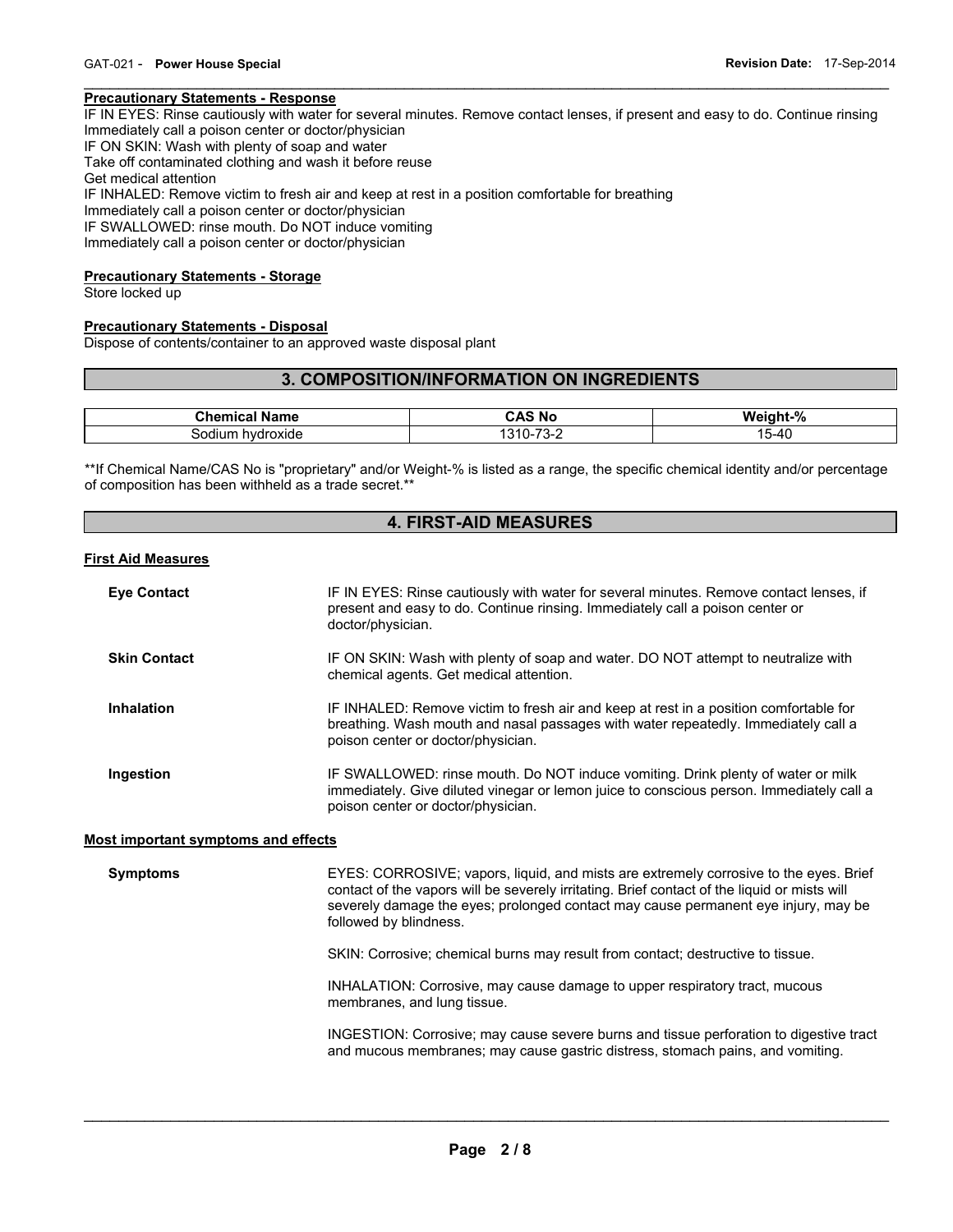#### **Indication of any immediate medical attention and special treatment needed**

**Notes to Physician** MEDICAL CONDITIONS GENERALLY AGGRAVATED BY EXPOSURE: Preexisting skin, eye, or respiratory disorders may become aggravated through prolonged exposure.

# **5. FIRE-FIGHTING MEASURES**

 $\mathcal{L}_\mathcal{L} = \{ \mathcal{L}_\mathcal{L} = \{ \mathcal{L}_\mathcal{L} = \{ \mathcal{L}_\mathcal{L} = \{ \mathcal{L}_\mathcal{L} = \{ \mathcal{L}_\mathcal{L} = \{ \mathcal{L}_\mathcal{L} = \{ \mathcal{L}_\mathcal{L} = \{ \mathcal{L}_\mathcal{L} = \{ \mathcal{L}_\mathcal{L} = \{ \mathcal{L}_\mathcal{L} = \{ \mathcal{L}_\mathcal{L} = \{ \mathcal{L}_\mathcal{L} = \{ \mathcal{L}_\mathcal{L} = \{ \mathcal{L}_\mathcal{$ 

# **Suitable Extinguishing Media**

Carbon dioxide (CO2). Water. Water spray (fog). Dry chemical. Foam.

#### **Unsuitable Extinguishing Media** Not determined.

#### **Specific Hazards Arising from the Chemical**

Combustion products may be toxic.

**Hazardous Combustion Products** Hydrocarbons. Smoke, fumes or vapors, and oxides of carbon.

#### **Protective equipment and precautions for firefighters**

As in any fire, wear self-contained breathing apparatus pressure-demand, MSHA/NIOSH (approved or equivalent) and full protective gear. Keep containers cool with water spray to prevent container rupture due to steam buildup; floor will become slippery if material is released. CAUTION - material is corrosive.

# **6. ACCIDENTAL RELEASE MEASURES**

#### **Personal precautions, protective equipment and emergency procedures**

| <b>Personal Precautions</b>      | Use personal protection recommended in Section 8.                                                                                                                   |  |  |
|----------------------------------|---------------------------------------------------------------------------------------------------------------------------------------------------------------------|--|--|
| <b>Environmental Precautions</b> | Prevent from entering into soil, ditches, sewers, waterways and/or groundwater. See<br>Section 12, Ecological Information. See Section 13: DISPOSAL CONSIDERATIONS. |  |  |

#### **Methods and material for containment and cleaning up**

| <b>Methods for Containment</b> | Prevent further leakage or spillage if safe to do so.                                                                                                                                                                                                                                         |
|--------------------------------|-----------------------------------------------------------------------------------------------------------------------------------------------------------------------------------------------------------------------------------------------------------------------------------------------|
| <b>Methods for Clean-Up</b>    | Contain and collect with an inert absorbent and place into an appropriate container for<br>disposal. For spills in excess of allowable limits (RQ) notify the National Response Center<br>(800) 424-8802; refer to 40 CFR 302 for detailed instructions concerning reporting<br>requirements. |

# **7. HANDLING AND STORAGE**

#### **Precautions for safe handling**

**Advice on Safe Handling** Handle in accordance with good industrial hygiene and safety practice. Use personal protection recommended in Section 8. Avoid contact with skin, eyes or clothing. Wash face, hands, and any exposed skin thoroughly after handling. Do not breathe dust/fume/gas/mist/vapors/spray. Keep containers closed when not in use. Protect containers from abuse.

# **Conditions for safe storage, including any incompatibilities**

| <b>Storage Conditions</b> | Keep container tightly closed and store in a cool, dry and well-ventilated place. Store locked<br>up. Protect from extreme temperatures. Keep away from oxidizers and incompatible<br>materials. |
|---------------------------|--------------------------------------------------------------------------------------------------------------------------------------------------------------------------------------------------|
| Incompatible Materials    | Strong oxidizers. Strong acids. Strong alkalis.                                                                                                                                                  |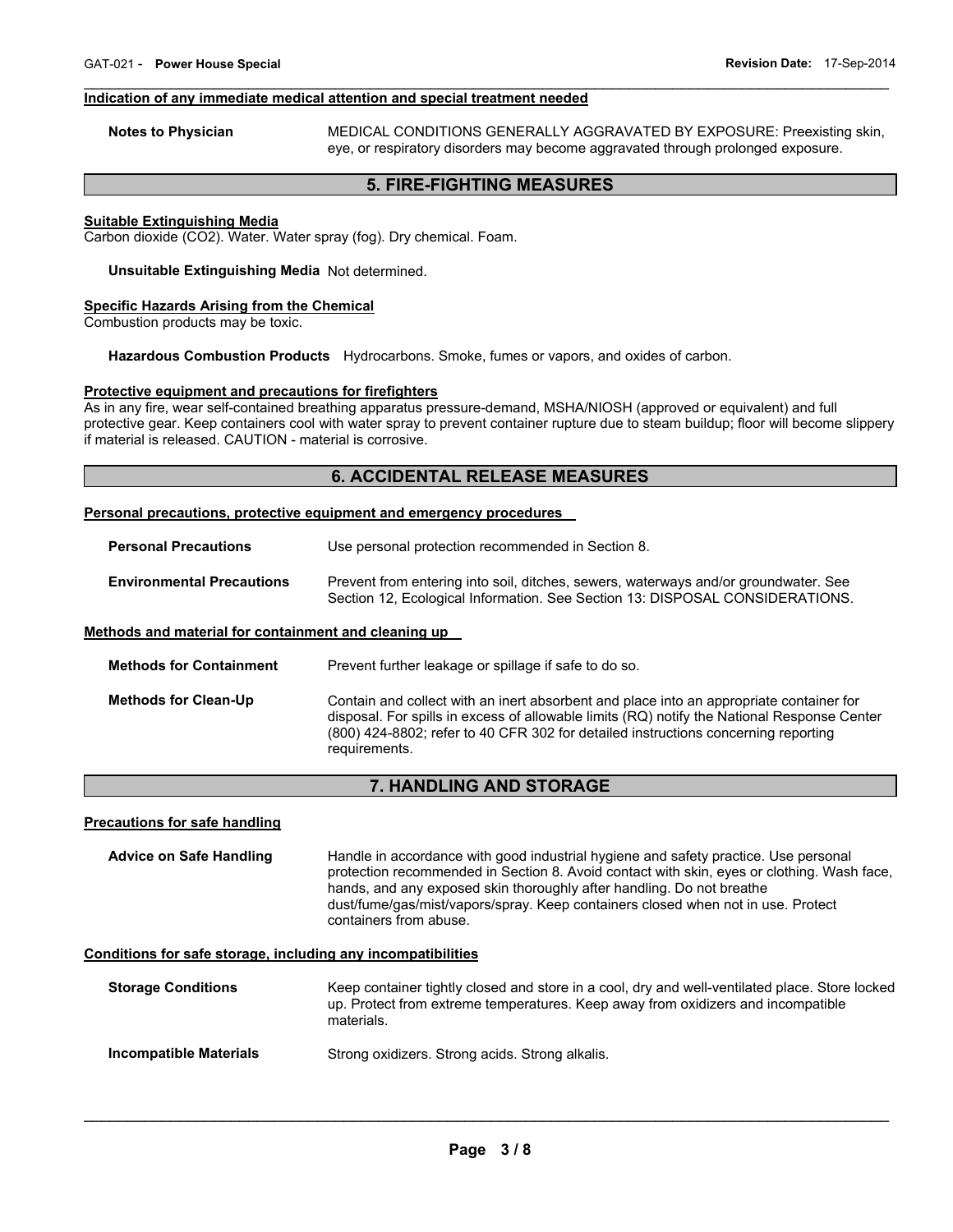# $\mathcal{L}_\mathcal{L} = \{ \mathcal{L}_\mathcal{L} = \{ \mathcal{L}_\mathcal{L} = \{ \mathcal{L}_\mathcal{L} = \{ \mathcal{L}_\mathcal{L} = \{ \mathcal{L}_\mathcal{L} = \{ \mathcal{L}_\mathcal{L} = \{ \mathcal{L}_\mathcal{L} = \{ \mathcal{L}_\mathcal{L} = \{ \mathcal{L}_\mathcal{L} = \{ \mathcal{L}_\mathcal{L} = \{ \mathcal{L}_\mathcal{L} = \{ \mathcal{L}_\mathcal{L} = \{ \mathcal{L}_\mathcal{L} = \{ \mathcal{L}_\mathcal{$ **8. EXPOSURE CONTROLS/PERSONAL PROTECTION**

# **Exposure Guidelines**

| <b>Chemical Name</b> | <b>ACGIH TLV</b>            | <b>OSHA PEL</b>                       | <b>NIOSH IDLH</b>           |
|----------------------|-----------------------------|---------------------------------------|-----------------------------|
| Sodium hvdroxide     | Ceiling: $2 \text{ mg/m}^3$ | TWA: $2 \text{ ma/m}^3$               | IDLH: $10 \text{ mg/m}^3$   |
| 1310-73-2            |                             | (vacated) Ceiling: $2 \text{ mg/m}^3$ | Ceiling: $2 \text{ mg/m}^3$ |

# **Appropriate engineering controls**

| <b>Engineering Controls</b> |  | Ensure adequate ventilation, especially in confined areas. Eyewash stations. Showers. |
|-----------------------------|--|---------------------------------------------------------------------------------------|
|                             |  |                                                                                       |

# **Individual protection measures, such as personal protective equipment**

| <b>Eye/Face Protection</b>      | Wear protective eyeglasses or chemical safety goggles.                                                                                                                                                                                                                                                 |  |
|---------------------------------|--------------------------------------------------------------------------------------------------------------------------------------------------------------------------------------------------------------------------------------------------------------------------------------------------------|--|
| <b>Skin and Body Protection</b> | Neoprene, butyl or nitrile rubber gloves with cuffs. Coveralls, apron or other equipment<br>should be worn to minimize skin contact.                                                                                                                                                                   |  |
| <b>Respiratory Protection</b>   | None required while threshold limits are kept below maximum allowable concentrations; if<br>TWA exceeds limits, NIOSH approved respirator must be worn. Respiratory protection must<br>be provided in accordance with OSHA regulations (29 CFR1910.134) or European<br>Standard EN 149, as applicable. |  |

**General Hygiene Considerations** Handle in accordance with good industrial hygiene and safety practice.

# **9. PHYSICAL AND CHEMICAL PROPERTIES**

# **Information on basic physical and chemical properties**

| <b>Physical State</b><br>Appearance | Liguid<br>Colorless liquid | Odor                  | Characteristic |
|-------------------------------------|----------------------------|-----------------------|----------------|
| Color                               | Colorless                  | <b>Odor Threshold</b> | Not determined |
| <b>Property</b>                     | <b>Values</b>              | Remarks • Method      |                |
| рH                                  | 13.5                       |                       |                |
| <b>Melting Point/Freezing Point</b> | Not determined             |                       |                |
| <b>Boiling Point/Boiling Range</b>  | 100 °C / 212 °F            |                       |                |
| <b>Flash Point</b>                  | Non-flammable              |                       |                |
| <b>Evaporation Rate</b>             | <1                         | (Water = $1$ )        |                |
| <b>Flammability (Solid, Gas)</b>    | Liquid-Not applicable      |                       |                |
| <b>Upper Flammability Limits</b>    | Not applicable             |                       |                |
| <b>Lower Flammability Limit</b>     | Not applicable             |                       |                |
| <b>Vapor Pressure</b>               | 17 mm Hg @ 20°C            |                       |                |
| <b>Vapor Density</b>                | >1                         | $(Air=1)$             |                |
| <b>Specific Gravity</b>             | 1.300                      | (Water = $1$ )        |                |
| <b>Water Solubility</b>             | Completely soluble         |                       |                |
| Solubility in other solvents        | Not determined             |                       |                |
| <b>Partition Coefficient</b>        | Not determined             |                       |                |
| <b>Auto-ignition Temperature</b>    | Not determined             |                       |                |
| <b>Decomposition Temperature</b>    | Not determined             |                       |                |
| <b>Kinematic Viscosity</b>          | Not determined             |                       |                |
| <b>Dynamic Viscosity</b>            | Not determined             |                       |                |
| <b>Explosive Properties</b>         | Not determined             |                       |                |
| <b>Oxidizing Properties</b>         | Not determined             |                       |                |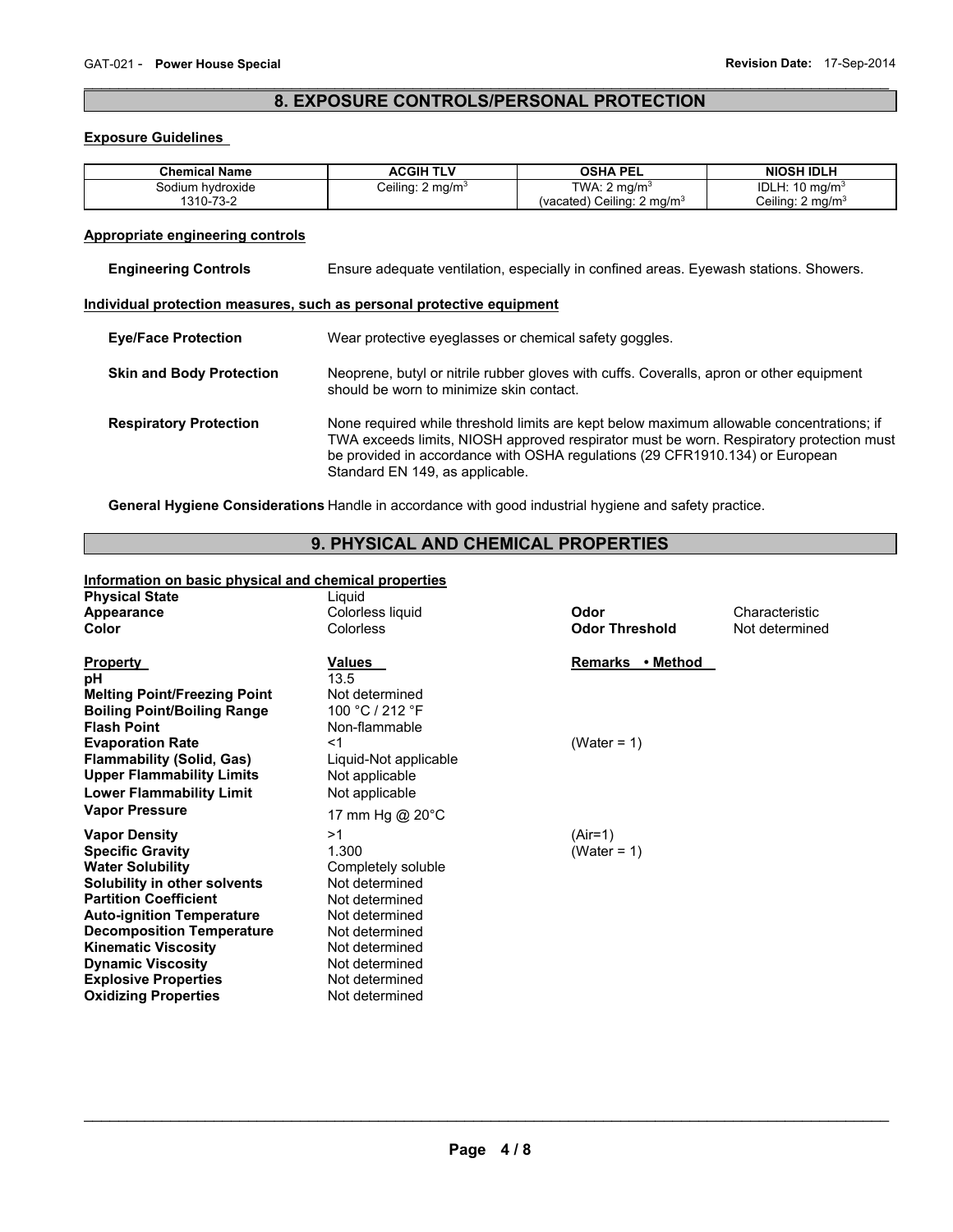# $\mathcal{L}_\mathcal{L} = \{ \mathcal{L}_\mathcal{L} = \{ \mathcal{L}_\mathcal{L} = \{ \mathcal{L}_\mathcal{L} = \{ \mathcal{L}_\mathcal{L} = \{ \mathcal{L}_\mathcal{L} = \{ \mathcal{L}_\mathcal{L} = \{ \mathcal{L}_\mathcal{L} = \{ \mathcal{L}_\mathcal{L} = \{ \mathcal{L}_\mathcal{L} = \{ \mathcal{L}_\mathcal{L} = \{ \mathcal{L}_\mathcal{L} = \{ \mathcal{L}_\mathcal{L} = \{ \mathcal{L}_\mathcal{L} = \{ \mathcal{L}_\mathcal{$ **10. STABILITY AND REACTIVITY**

# **Reactivity**

Not reactive under normal conditions.

#### **Chemical Stability**

Stable under recommended storage conditions.

#### **Possibility of Hazardous Reactions**

None under normal processing.

#### **Hazardous Polymerization** Hazardous polymerization does not occur.

#### **Conditions to Avoid**

Protect from extreme temperatures. Keep separated from incompatible substances. Keep out of reach of children.

#### **Incompatible Materials**

Strong oxidizers. Strong acids. Strong alkalis.

#### **Hazardous Decomposition Products**

Hydrocarbons. Smoke, fumes or vapors, and oxides of carbon.

# **11. TOXICOLOGICAL INFORMATION**

# **Information on likely routes of exposure**

| <b>Product Information</b> |                                  |
|----------------------------|----------------------------------|
| <b>Eve Contact</b>         | Causes severe eye damage.        |
| <b>Skin Contact</b>        | Causes severe skin burns.        |
| <b>Inhalation</b>          | Avoid breathing vapors or mists. |
| Ingestion                  | Do not ingest.                   |

# **Component Information**

| <b>Chemical Name</b>          | Oral LD50             | <b>Dermal LD50</b>       | <b>Inhalation LC50</b>   |
|-------------------------------|-----------------------|--------------------------|--------------------------|
| Sodium hydroxide<br>1310-73-2 |                       | $= 1350$ mg/kg (Rabbit)  |                          |
| Sodium Silicate<br>1344-09-8  | = 1153 mg/kg<br>(Rat) | > 4640 mg/kg<br>(Rabbit) | $\overline{\phantom{a}}$ |
| Tetrasodium EDTA<br>64-02-8   | $= 10$ g/kg (Rat)     |                          |                          |

#### **Information on physical, chemical and toxicological effects**

**Symptoms** Please see section 4 of this SDS for symptoms.

# **Delayed and immediate effects as well as chronic effects from short and long-term exposure**

**Carcinogenicity** This product does not contain any carcinogens or potential carcinogens as listed by OSHA, IARC or NTP.

# **Numerical measures of toxicity**

Not determined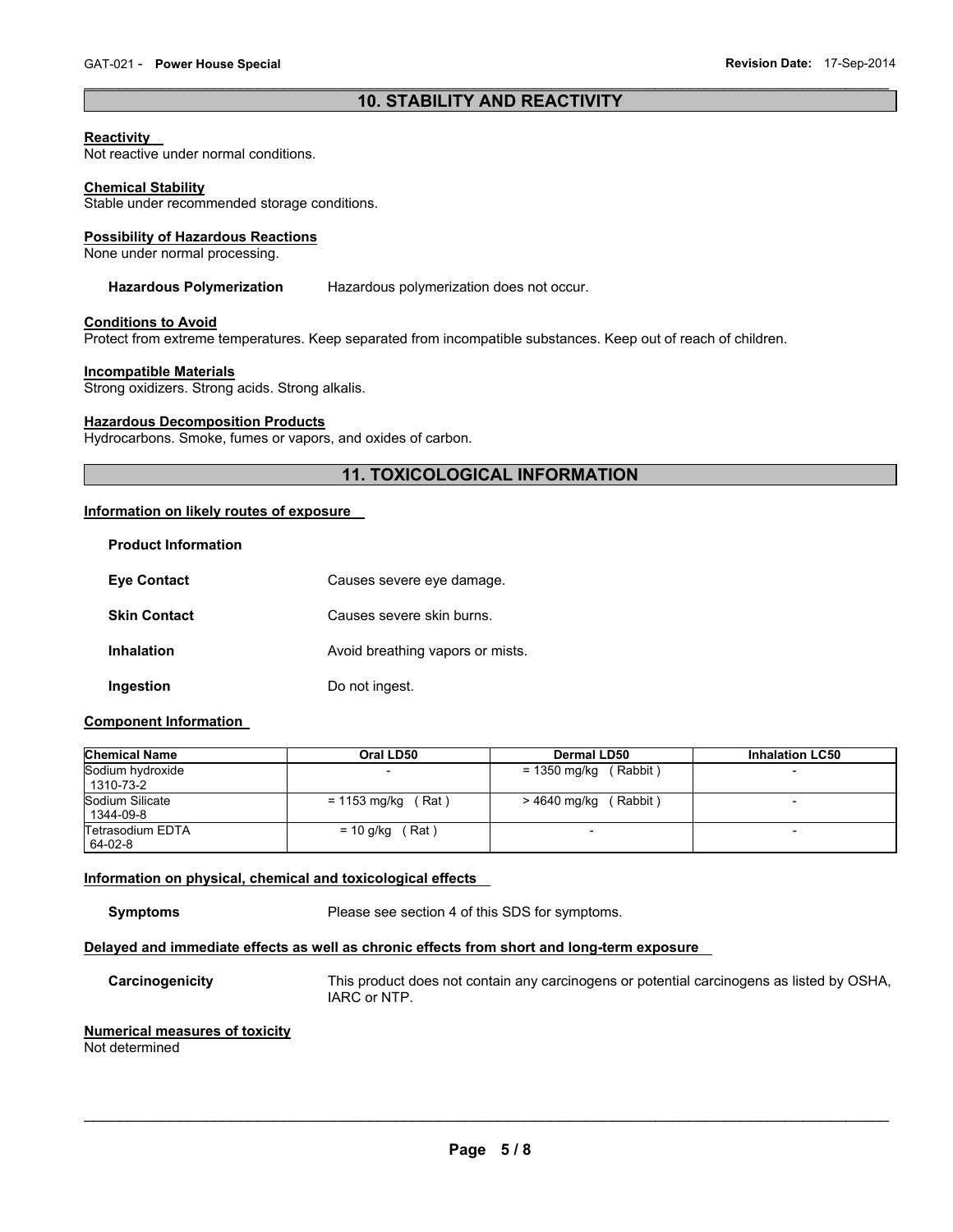# $\mathcal{L}_\mathcal{L} = \{ \mathcal{L}_\mathcal{L} = \{ \mathcal{L}_\mathcal{L} = \{ \mathcal{L}_\mathcal{L} = \{ \mathcal{L}_\mathcal{L} = \{ \mathcal{L}_\mathcal{L} = \{ \mathcal{L}_\mathcal{L} = \{ \mathcal{L}_\mathcal{L} = \{ \mathcal{L}_\mathcal{L} = \{ \mathcal{L}_\mathcal{L} = \{ \mathcal{L}_\mathcal{L} = \{ \mathcal{L}_\mathcal{L} = \{ \mathcal{L}_\mathcal{L} = \{ \mathcal{L}_\mathcal{L} = \{ \mathcal{L}_\mathcal{$ **12. ECOLOGICAL INFORMATION**

# **Ecotoxicity**

The product is not classified as environmentally hazardous. However, this does not exclude the possibility that large or frequent spills can have a harmful or damaging effect on the environment.

#### **Component Information**

| <b>Chemical Name</b>          | Algae/aquatic plants                            | <b>Fish</b>                                                                                               | <b>Toxicity to</b><br>microorganisms | <b>Crustacea</b>                     |
|-------------------------------|-------------------------------------------------|-----------------------------------------------------------------------------------------------------------|--------------------------------------|--------------------------------------|
| Sodium hydroxide<br>1310-73-2 |                                                 | 45.4: 96 h Oncorhynchus<br>mykiss mg/L LC50 static                                                        |                                      |                                      |
| Sodium Silicate<br>1344-09-8  |                                                 | 301 - 478: 96 h Lepomis<br>macrochirus mg/L LC50<br>3185: 96 h Brachydanio rerio<br>mg/L LC50 semi-static |                                      | 216: 96 h Daphnia magna<br>mg/L EC50 |
| Tetrasodium EDTA<br>64-02-8   | 1.01: 72 h Desmodesmus<br>subspicatus mg/L EC50 | 41: 96 h Lepomis<br>macrochirus mg/L LC50<br>static 59.8: 96 h Pimephales<br>promelas mg/L LC50 static    |                                      | 610: 24 h Daphnia magna<br>mg/L EC50 |

# **Persistence/Degradability**

Not determined.

#### **Bioaccumulation**

Not determined.

# **Mobility**

Not determined

# **Other Adverse Effects**

Not determined

# **13. DISPOSAL CONSIDERATIONS**

# **Waste Treatment Methods**

| <b>Disposal of Wastes</b>     | Disposal should be in accordance with applicable regional, national and local laws and<br>regulations. |
|-------------------------------|--------------------------------------------------------------------------------------------------------|
| <b>Contaminated Packaging</b> | Disposal should be in accordance with applicable regional, national and local laws and<br>regulations. |

# **California Hazardous Waste Status**

| Chemical Name    | California Hazardous Waste Status |
|------------------|-----------------------------------|
| Sodium hvdroxide | Toxic                             |
| 1310-73-2        | Corrosive                         |

# **14. TRANSPORT INFORMATION**

**Note Please see current shipping paper for most up to date shipping information, including in the shipping information, including** exemptions and special circumstances.

| UN/ID No                    | UN1824                    |
|-----------------------------|---------------------------|
| <b>Proper Shipping Name</b> | Sodium hydroxide solution |
| <b>Hazard Class</b>         |                           |
| <b>Packing Group</b>        |                           |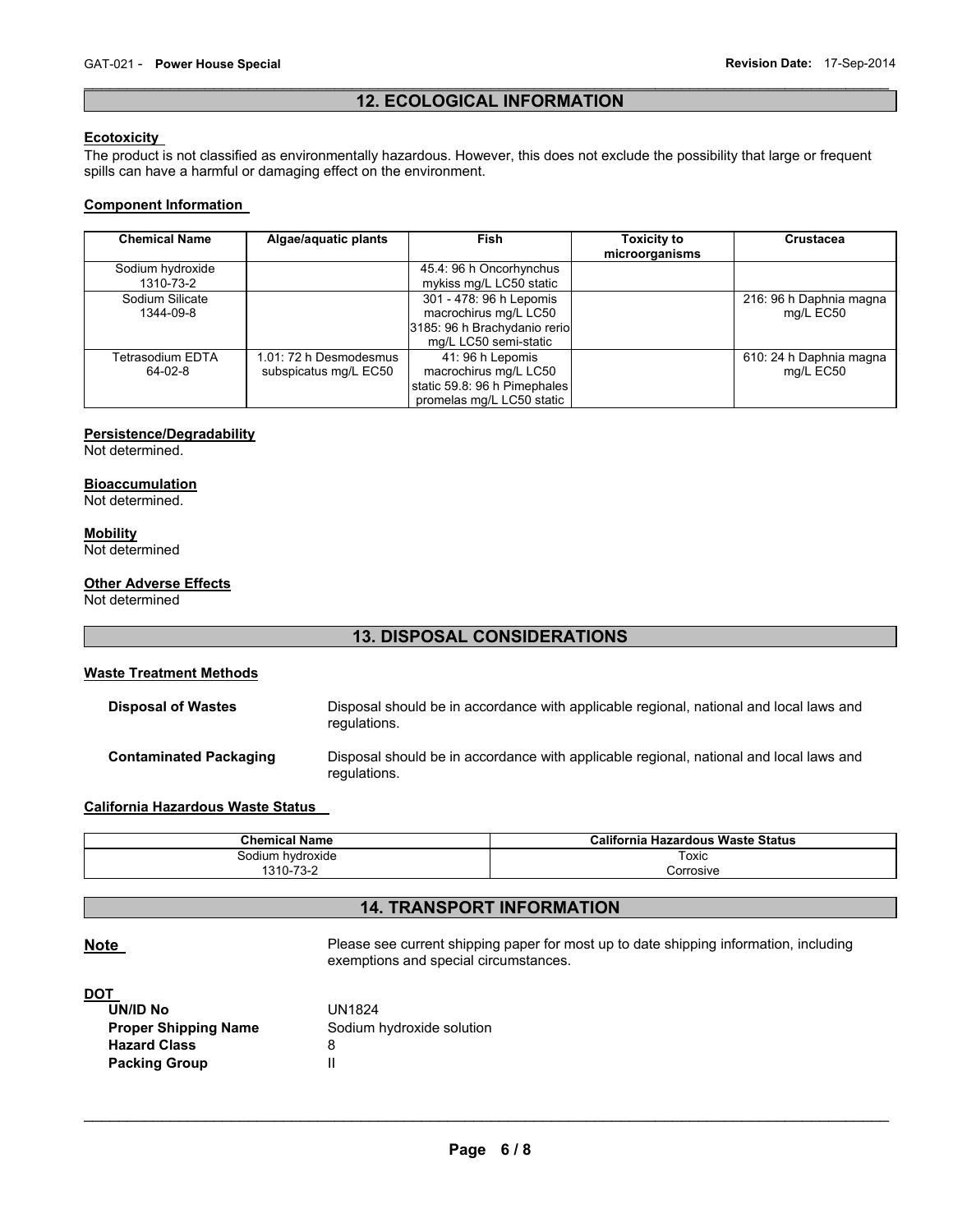| IATA                        |                           |
|-----------------------------|---------------------------|
| <b>UN/ID No</b>             | UN1824                    |
| <b>Proper Shipping Name</b> | Sodium hydroxide solution |
| <b>Hazard Class</b>         | 8                         |
| <b>Packing Group</b>        | Ш                         |
| <b>IMDG</b>                 |                           |
| <b>UN/ID No</b>             | UN1824                    |
| <b>Proper Shipping Name</b> | Sodium hydroxide solution |
| <b>Hazard Class</b>         | 8                         |

**Packing Group** II

# **15. REGULATORY INFORMATION**

 $\mathcal{L}_\mathcal{L} = \{ \mathcal{L}_\mathcal{L} = \{ \mathcal{L}_\mathcal{L} = \{ \mathcal{L}_\mathcal{L} = \{ \mathcal{L}_\mathcal{L} = \{ \mathcal{L}_\mathcal{L} = \{ \mathcal{L}_\mathcal{L} = \{ \mathcal{L}_\mathcal{L} = \{ \mathcal{L}_\mathcal{L} = \{ \mathcal{L}_\mathcal{L} = \{ \mathcal{L}_\mathcal{L} = \{ \mathcal{L}_\mathcal{L} = \{ \mathcal{L}_\mathcal{L} = \{ \mathcal{L}_\mathcal{L} = \{ \mathcal{L}_\mathcal{$ 

# **International Inventories**

Not determined

# **US Federal Regulations**

# **CERCLA**

| <b>Chemical Name</b> | Hazardous Substances RQs | <b>CERCLA/SARA RQ</b> | <b>Reportable Quantity (RQ)</b> |
|----------------------|--------------------------|-----------------------|---------------------------------|
| Sodium hvdroxide     | 1000 lb                  |                       | RQ 1000 lb final RQ             |
| 1310-73-2            |                          |                       | RQ 454 kg final RQ              |

# **SARA 313**

Section 313 of Title III of the Superfund Amendments and Reauthorization Act of 1986 (SARA). This product does not contain any chemicals which are subject to the reporting requirements of the Act and Title 40 of the Code of Federal Regulations, Part 372

# **CWA (Clean Water Act)**

| Component                             | <b>CWA - Reportable</b><br>Quantities | <b>CWA - Toxic Pollutants CWA - Priority Pollutants</b> | <b>CWA - Hazardous</b><br><b>Substances</b> |
|---------------------------------------|---------------------------------------|---------------------------------------------------------|---------------------------------------------|
| Sodium hydroxide<br>1310-73-2 (15-40) | 1000 lb                               |                                                         |                                             |

# **US State Regulations**

# **California Proposition 65**

This product does not contain any Proposition 65 chemicals.

# **U.S. State Right-to-Know Regulations**

| .<br>Chemical N<br>Name                | <b>New Jersey</b> | sachusetts<br>ма | าnsvlvania |
|----------------------------------------|-------------------|------------------|------------|
| Sodium hvdroxide                       |                   |                  |            |
| $\sim$ $\sim$<br>1010<br>1U-7<br>ے-ت ہ |                   |                  |            |